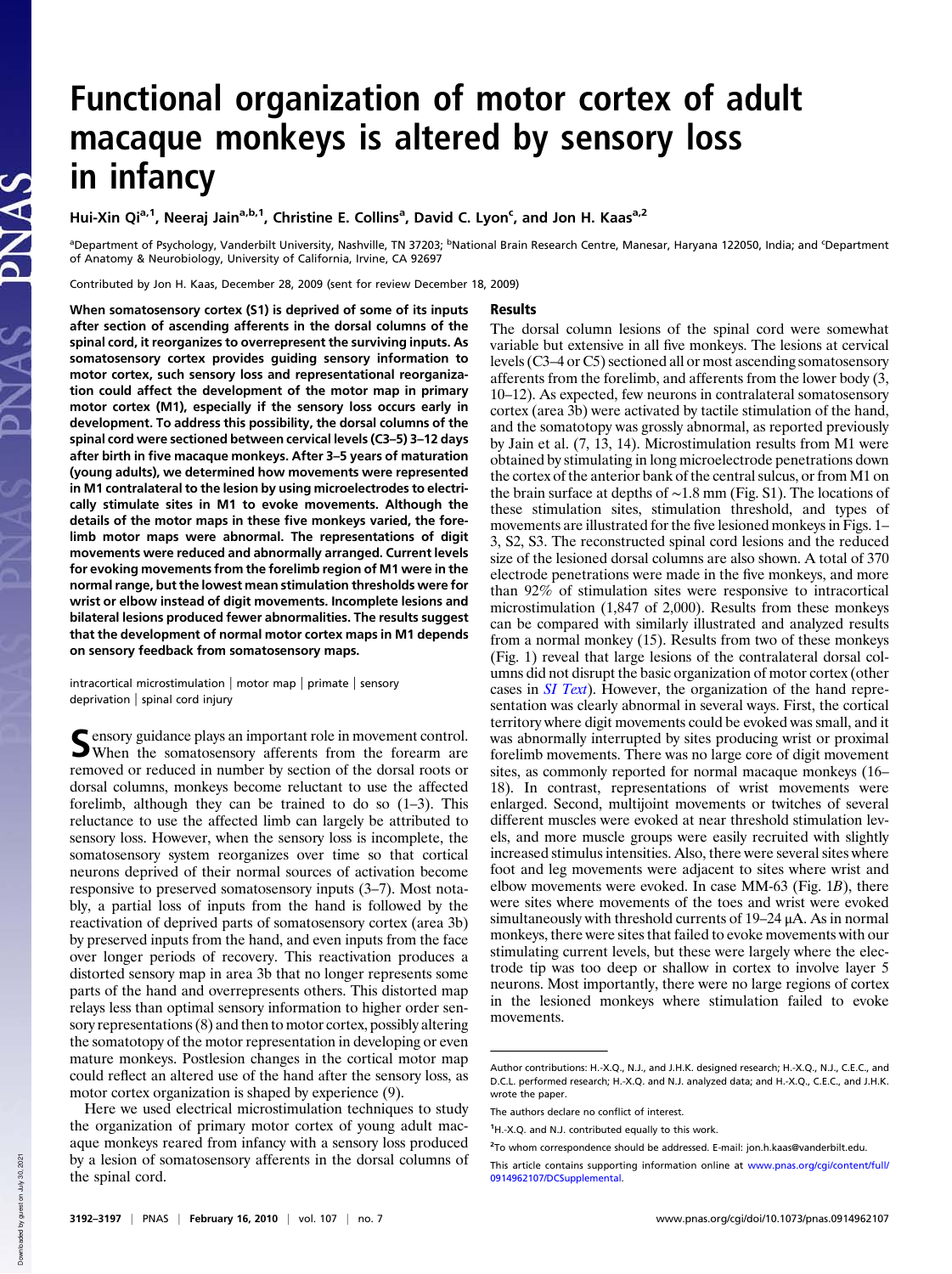

Fig. 1. Color-coded pseudo-3D view of a motor maps illustrating topographic organizations of primary motor cortex of two young adult macaque monkeys. (A) Macaque MM-58 received a unilateral dorsal column lesion of cervical spinal cord (C3–4) at 5 days of age. In the drawing, the central sulcus is opened to expose the face of the anterior bank of the central sulcus. The crest is to the top and the fundus is to the bottom. All of the initial mapping sites started at a depth of 1.8 mm in either the precentral gyrus or the anterior bank of the central sulcus. For the deep penetrations (indicated by arrows nearby), the initial mapping sites are projected to the dorsal surface, and continue at 500-μm intervals until no response was found. This motor output map includes the representation from face to toes in lateral to medial progression. Microstimulation sites are marked by dots. Size of dot indicates current threshold, with bigger dots indicating higher threshold intensity. Maximum current used was 80 μA. Letter "X" indicates that no evoked responses were found at currents up to 80 μA. 3a, Area 3a; M1, primary motor cortex; Sho, shoulder; uArm, upper arm. (A′) Reconstructed transverse view of spinal cord at cervical level (C3–4), indicating the extent of dorsal column lesion (black). (B) Macaque MM-63 received a dorsal column lesion at spinal cord cervical level (C5) at 3 days of age. 3a, Area 3a; M1, primary motor cortex; Sho, shoulder; uArm, upper arm. (B') Reconstructed transverse view of spinal cord at cervical level (C34), indicating the lesion extent (black). Colored stripes indicate a combination of evoked movements.

The territories for the hand representation in M1 of the five lesioned monkeys and one normal monkey are shown in Fig. 2. Stimulation sites projected to the surface of the anterior bank of the central sulcus are marked with dots that vary in size to indicate stimulation thresholds. The organization portrayed in the normal monkey (Fig. 2A) is typical of that reported previously for macaque monkeys (16–18). In this normal monkey, digit movements were evoked from 54% of the distal forelimb territory (Fig. S4). Digit 1 movements were evoked from sites lateral to those for digit 5, and digit 2 sites were in between.

The details of the hand representation in M1 of the lesioned monkeys varied with each spinal cord lesion. Case MM-58 and MM-63 had large, unilateral lesions that included nearly all of the cuneate fasciculus for the forelimb, as well as much of the more medial gracile fasciculus for the lower body. The digit representations in these two cases were reduced to 27% of the distal forelimb zone in MM-58 and 31% in case MM-63 (Fig. S4). In addition, the representations of the digits were more fragmented and disorganized in both cases (Fig.  $2 B$  and  $D$ ) than in the normal monkey (Fig. 2A). In other cases, M1 was less altered. Case MM-83 had a large representation of digits (42% of the distal forelimb region, Fig. S4), but there was still considerable fragmentation of the digit representations, and sites for shoulder and arm movements were abnormally located lateral to those for the digits. In this case, the lesion of the dorsal columns included the cuneate fasciculus and gracile fasciculus of both sides of the spinal cord, so that both hands were impaired, and the monkey had no normal hand to favor during development. Thus, MM-83 likely used the hand contralateral to the studied M1 more than the monkeys 58 and 63, and this could have resulted in more normal representations of digits. In case MM-18 with an incomplete lesion (Fig. 2C), a large proportion of the distal forelimb cortex produced digit movements. However, the sites for specific digits were scattered and mixed with those from the face, wrist, and elbow. Finally, the organization of the forelimb region of M1 in case MM-84 with an incomplete lesion (Fig.  $2F$ ) was the most normal. Digit sites occupied  $45\%$  of the distal forelimb region (Fig. S4). A large continuous region contained most of the sites where D1 movements were evoked. A multidigit region adjoined the D1 region. The more normal organization of M1 in this case may reflect the preservation of dorsal column afferents from the hand. In sections of the spinal cord just above the lesion, a large group of axons in the cuneate fasciculus were preserved.

Some of the abnormalities of the hand and forelimb representations in M1 of monkeys reared with dorsal column lesions are further illustrated by showing the movements evoked from successive stimulation sites along deep electrode penetrations down the anterior bank of the central sulcus (Fig. 3). In case MM-58, stimulation sites along a penetration just lateral to the digit region evoked face movements, but wrist and arm movements were combined with face movements at sites d and e, and other sites produced wrist, elbow, and even trunk movements (Fig. 3A). The results from a penetration through the hand representation in case MM-63 (Fig. 3B) reveals further abnormalities. Most notably, foot movements were evoked from a site (o) next to a wrist movement site (n), and both wrist and foot movements were evoked from a series of five sites (p–t). In contrast, a more normal sequence of movements was evoked by stimulating sites in the hand region in case MM-84 (Fig. 3C). Unusual digit movements were sometimes evoked, such as a combination of extending digit 2 while flexing digits 3–5 (i), or adducting digits 2 and 5 while producing a radial deviation of digit 3 (n).

The distributions of threshold current levels for evoked movements of different body parts were also abnormal in the lesioned monkeys. In normal monkeys, the levels of current needed to evoke movements vary by body part (15). In the present study, we calculated the mean threshold currents for the evoked movements of different body parts for each case (Fig. 4). The lowest mean thresholds were generally for wrist and elbow movements, rather than digit movements, which have the lowest thresholds in normal macaque monkeys (15–17, 19). Whereas digit movements normally are evoked at the lowest current levels, current thresholds for digits were not lower than those for other body parts in the five macaque monkeys with dorsal column sections in infancy.

## Discussion

In the present study, the functional organization of primary motor cortex was revealed by microstimulation mapping procedures in adult macaque monkeys that had matured after a major

hown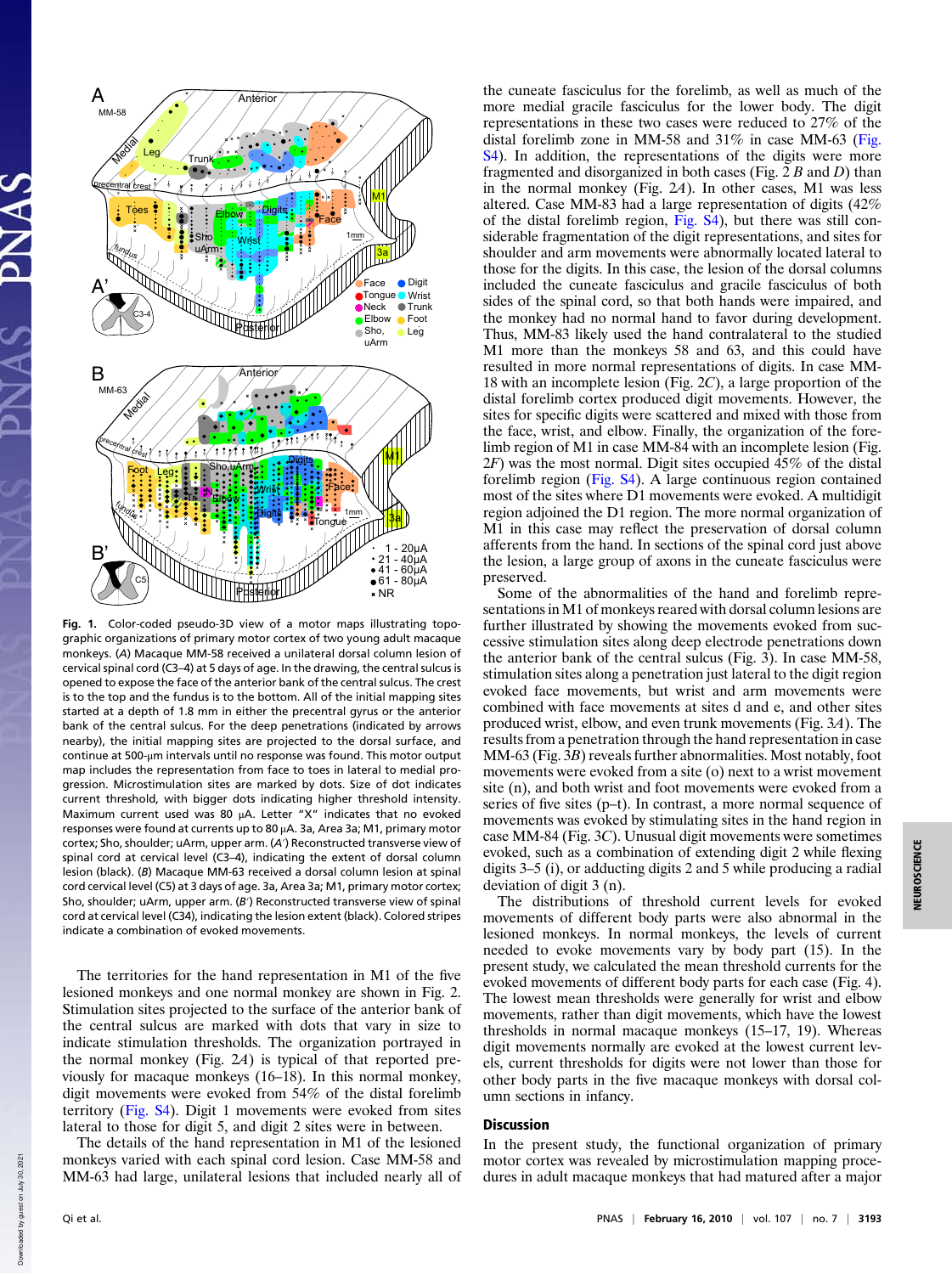

Fig. 2. Color-coded motor maps of digit representations in motor cortex. Only the evoked digit movements in the anterior bank of the central sulcus are shown. Individual digit movements are color coded. Thumb, 1 (blue); index finger, 2 (orange); ring finger, 4 (purple); little finger, 5 (lime green). Teal indicates multiple digit movements. (A) Evoked digit movement from normal adult macaque monkey (MM-122). Illustration is based on a subset of published data (15). D1–5, digits 1–5. (B–F) Evoked digit movements from dorsal column lesion cases. D1–5, digits 1–5; F, face; Sho, shoulder; Tr, trunk; uArm, upper arm; Wr, wrist. Insets in lower-left (B and C) or lower-right (D and E) corner are reconstructed transverse views of spinal cord indicating extents of lesions (black). In  $F$ , the reconstruction of spinal cord lesion was not available because of histological complications. However, a photomicrograph from a Nissl-stained transverse section through a spinal cord cervical segment C2 rostral to the lesion depicts an asymmetry in the dorsal columns (DC) with a large reduction on the lesion side. (Scale, 1 mm.) Arrows in C indicate dorsal (D) and lateral (L). Other conventions as in Fig. 1.

loss of somatosensory inputs a few days after birth. The sensory loss of low-threshold mechanoreceptor inputs from the forearm and lower body was produced by a unilateral or bilateral transection of the dorsal column pathway that consists of ascending branches of axons of cutaneous afferents that enter the spinal cord. The immediate consequence of such a lesion, if complete, is to totally deactivate the somatotopically matched parts of the somatosensory representation in primary somatosensory cortex (area 3b) of the contralateral cerebral hemisphere. As other somatosensory areas, such as areas 1, 2, S2, and PV depend on the cortical outputs of area 3b for activation by cutaneous receptors (20–22), the total cortical impact of such a lesion is extensive. Nevertheless, the behavioral consequences are relatively mild. The locomotive behavior of monkeys with lesions is nearly normal; but on closer examination, such monkeys are reluctant to reach for food or other objects with the affected hand, and they are no longer dexterous in tasks that require fine motor control of the digits (e.g., 23). The motor impairments observed after dorsal column lesions misled Wall (24) to conclude that these impairments are all related to movement.

Down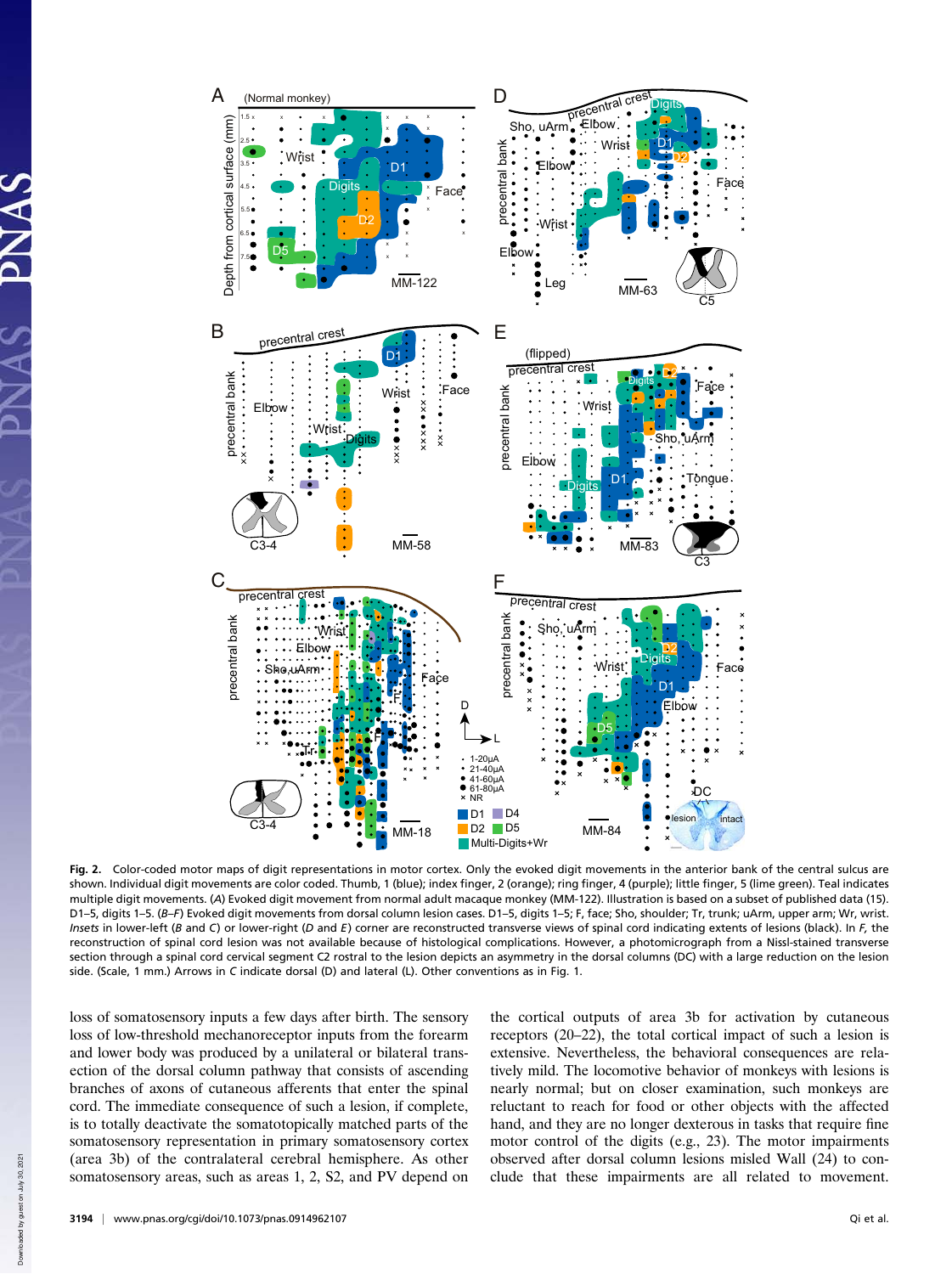

Fig. 3. Typical examples of threshold currents (left side of tract) and evoked movements (right side of tract) along microelectrode tracts (vertical bars). Distance between mapping sites is 500 μm. Although the threshold at the stimulation site "e" was not recorded, the value was most likely similar to that in "d." add, adduction; An, ankle; D, digits; Elb, elbow; ext, extension; F, face; FL, forelimb; flex, flexion; N, neck; rde, radial deviation; Tr, trunk; ude, ulnar deviation; Wr, wrist.

However, the sensory impairments that follow dorsal column lesions, and the loss of sensory feedback that results, undoubtedly affect the guidance of voluntary motor behaviors (23, 25). As a further complicating factor after dorsal column lesions, somatosensory cortex does not remain unresponsive to tactile stimulation; instead, deprived zones of somatosensory cortex become responsive to preserved cutaneous inputs, such as those from the face or from the hand and lower body that survived the lesions.



Fig. 4. Mean threshold currents for movements of major body parts for each studied case. Mean threshold and SEM are indicated on y axis and evoked body movement on x axis. Symbols on top of columns show statistically significant differences in mean thresholds (Kruskal–Wallis, nonparametric multivariate analysis). Numbers in the  $x$  axis labels indicate the number of mapping sites for movement of that body part. An, ankle; D, digits; F, face; E, elbow; L, leg; N, neck; S, shoulder; Tg, tongue; Tr, trunk; To, toes; W, wrist.  $(*P < 0.05; **P < 0.01; **P < 0.001)$ .

Thus, a few preserved cutaneous inputs from the hand may activate most of the territory of the hand representation in area 3b of monkeys in a matter of weeks, and inputs from the lower face may activate this cortex within 6–8 months (7, 13). Humans with forearm amputation may feel touch on the missing hand when touched on the face or arm stump (26). Thus, motor behaviors in monkeys with dorsal column lesions would be guided by not only incomplete sensory information but by sensory misinformation.

Here we provide evidence for additional factors contributing to the abnormal motor behavior of monkeys with dorsal column lesions. Normal motor maps of body movements apparently fail to develop in monkeys deprived of dorsal column afferents soon after birth. In adult macaque monkeys with unilateral dorsal column lesions in infancy, the representation of body movements in M1, from foot to tongue, was in a normal mediolateral sequence across cortex. However, the hand representation was abnormal in several ways. Most notably, the sites where digit movements were evoked were reduced in number and more scattered within the hand territory. Moreover, stimulation of these sites sometimes evoked an unusual combination of digit movements with each other and with other parts of the forelimb. In addition, stimulation thresholds were often lower for movements of wrist and other body parts than for the digits, which normally have the lowest stimulation thresholds (15–17, 19). Although we found that the territory of the hand and digit representation in M1 is abnormal in macaques reared after section of the contralateral dorsal columns, the degree of the abnormality was variable across the five cases. Notably, the organization of motor cortex in the case with a bilateral lesion of the dorsal columns seemed to be less disrupted. This suggests that a cause for M1 abnormality could be the favored use of the normal arm over the arm with the sensory loss in day-to-day behaviors, as monkeys and humans with a sensory loss tend not to use the

Down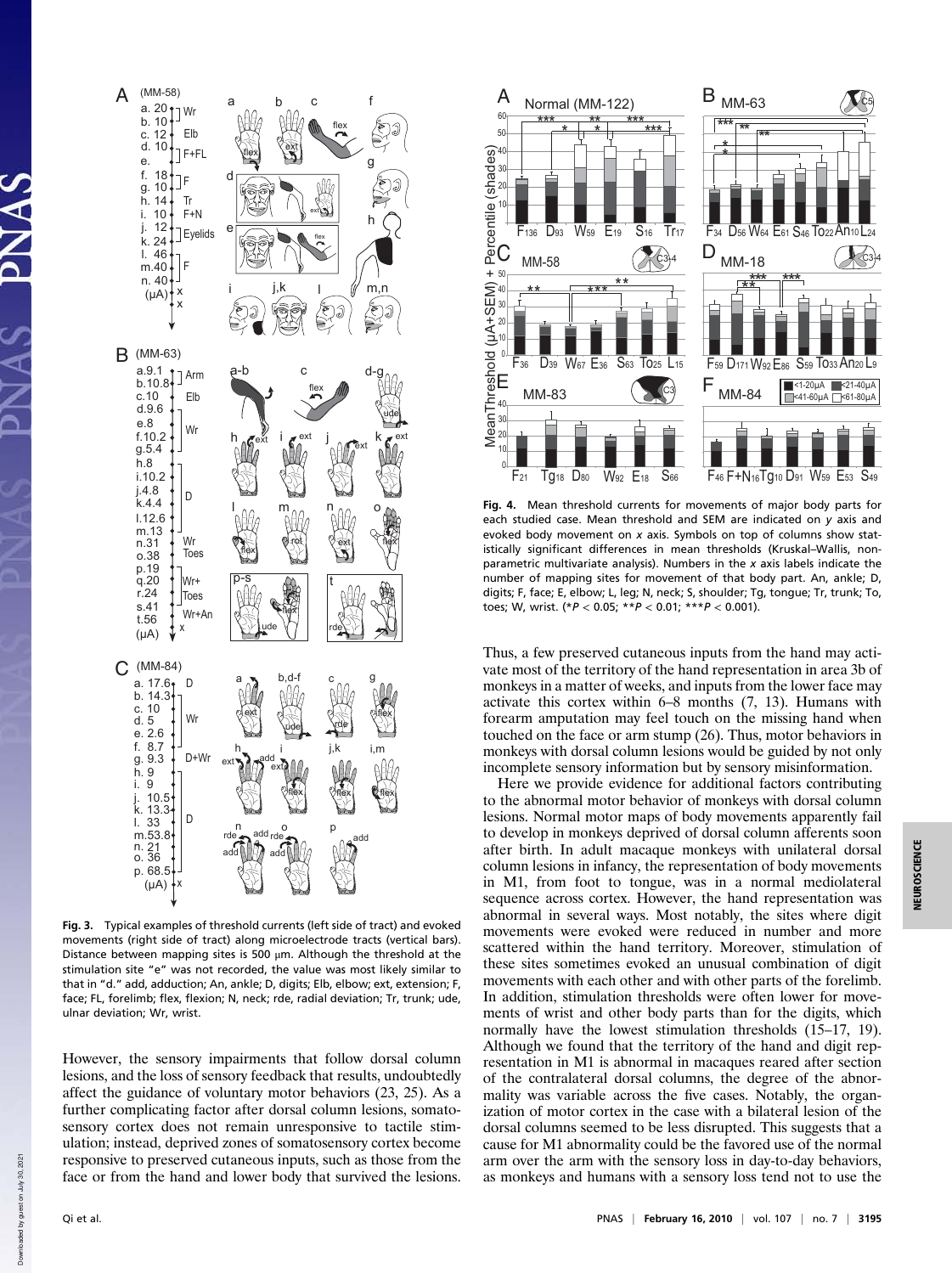impaired limb in behaviors that require skill (ref. 3 and references therein). The resulting disuse could affect the development of a normal map in motor cortex or possibly lead to a degeneration of the normal map in adult primates. Motor behavior is likely to be abnormal after dorsal column lesions, not only because sensory feedback is partially missing and partially abnormal, but because normal motor maps in primary motor cortex fail to develop.

Although little is known about the role of sensory deprivation on the development of motor cortex in primates, the motor map is altered in adults and infants by the loss of a limb. In adult macaque monkeys, squirrel monkeys, and prosimian galagos studied years after a therapeutic amputation of a limb after injuries as infants, juveniles, or adults, microstimulation of the territories in M1 of the missing limb evoked movements of the limb stump and adjoining shoulder or trunk at threshold current levels comparable to those for evoked movements in normal primates (15, 27, 28). Similar results have been obtained in rats  $(29)$ . Thus, regardless of the age at which the amputation occurs, the deprived portion of motor cortex does not remain nonfunctional but instead mediates new muscle movements. Other studies indicate that many motor neurons in the spinal cord that had innervated the missing limb survived and formed new connections with remaining muscles in the stump, thereby possibly contributing to the reorganization of the M1 motor map (30, 31). Evidence for the reorganization of motor cortex has also been obtained from patients years after amputations (32). There is also evidence for somatotopic changes in motor cortex of monkeys (9) and humans (33) after motor skill learning. Thus, motor maps in primates appear to be modifiable as a result of motor and sensory loss as well as unusual experience.

There are several possible mechanisms of alterations in motor output after dorsal column lesions in infancy. As monkeys with sensory loss likely altered forearm use (24, 25, 34), changes in motor cortex could have been partly or completely use dependent (35). In addition, the impact of sensory loss on the motor system of newborn monkeys could have been particularly severe, as the monosynaptic connections of M1 corticospinal neurons are not yet present at birth, and the adult pattern of connections does not emerge until 6–8 months after birth (36). Once developed, these connections provide monkeys with the ability to perform relatively independent hand and finger movements. Abnormal sensory feedback as a result of sensory loss and the reorganization in the ascending somatosensory pathway could have altered the development of monosynaptic connections of M1 neurons in the cervical spinal cord, thereby accounting for the cortical sites where abnormal patterns of digit responses were evoked.

## Material and Methods

Experimental Animals. Four bonnet macaques (Macaca radiata) and one rhesus macaque (Macaca mulatta) were used for these experiments (Table S1). All procedures used were included in protocols that were reviewed and

- 1. Vierck CJ, Jr. (1982) Comparison of the effects of dorsal rhizotomy or dorsal column transection on motor performance of monkeys. Exp Neurol 75:566–575.
- 2. Taub E, Uswatte G, Elbert T (2002) New treatments in neurorehabilitation founded on basic research. Nat Rev Neurosci 3:228–236.
- 3. Darian-Smith C, Ciferri MM (2005) Loss and recovery of voluntary hand movements in the macaque following a cervical dorsal rhizotomy. J Comp Neurol 491:27–45.
- 4. Merzenich MM, et al. (1983) Topographic reorganization of somatosensory cortical areas 3b and 1 in adult monkeys following restricted deafferentation. Neuroscience 8: 33–55.
- 5. Florence SL, Kaas JH (1995) Large-scale reorganization at multiple levels of the somatosensory pathway follows therapeutic amputation of the hand in monkeys. J Neurosci 15:8083–8095.
- 6. Florence SL, Taub HB, Kaas JH (1998) Large-scale sprouting of cortical connections after peripheral injury in adult macaque monkeys. Science 282:1117–1121.
- 7. Jain N, Qi HX, Collins CE, Kaas JH (2008) Large-scale reorganization in the somatosensory cortex and thalamus after sensory loss in macaque monkeys. J Neurosci 28:11042–11060.

Dorsal Column Lesions. Unilateral dorsal column sections at the cervical segments C3–5 of the spinal cord were made in five 3-to 12-day-old macaque monkeys under aseptic conditions while animals were deeply anesthetized with a mixture of ketamine (15 mg/kg) and xylazine (0.4 mg/kg). The dorsal columns were sectioned with fine forceps. The side for the lesion was selected to minimize damage to surface blood vessels (7, 13). After the infants were fully awake, they were returned to their mothers for normal rearing.

Mapping. The motor cortex of five adult macaque monkeys was systematically explored with intracortical microstimulation techniques (15). The stimuli consisted of 60-ms trains of 0.2-ms monophasic cathodal pulses at 300 Hz up to 80-μA intensity. Trains were repeated at each cortical site to detect the minimum current level (threshold) required to evoke movements. Stimulations were made at sites from 1.8 mm below the surface and in 0.5-mm steps vertically down the anterior wall of the central sulcus until movements were no longer evoked. Electrode penetrations were usually placed in a grid with 0.5–1.5 mm separating stimulating sites. Limb movements and muscle contractions that were evoked by cortical stimulation were visually detected and confirmed by two observers. Limb posture was adjusted to keep limbs relaxed before stimulation, and anesthesia level was closely monitored to keep it as stable as possible.

Histology. At the end of the stimulation session, reference locations in M1, such as representational boundaries, were marked with electrolytic microlesions by passing a DC current at 10 μA for 10 s. These lesions allowed later relation of the stimulation results to cortical histology. The macaque monkeys were deeply anesthetized with pentobarbital and perfused transcardially with 0.1 M PBS, pH 7.4, followed by 2–3% paraformaldehyde in PB, and finally with buffered paraformaldehyde with 10% sucrose in PB. The brain was removed, and cortex was separated from subcortical structures and cryoprotected in 30% sucrose. The cortices were cut in 50-μm thick sections in a plane perpendicular to the central sulcus that was slightly tilted toward the horizontal from the parasagittal plane. Sets of sections from the cortex were stained for Nissl substance, myelin, and cytochrome oxidase as detailed by Jain et al. (7). A three-dimensional view of the anterior bank of central sulcus and the surrounding cortex was reconstructed. The spinal cords in the region of the lesion were cut in a horizontal plane at a thickness of 50 or 60  $\mu$ m. A block from the spinal cord rostral to the lesion was cut in the coronal plane at a thickness of 50 μm. Sets of sections were processed for Nissl substance or cytochrome oxidase. The extent of the dorsal column lesion was reconstructed from the horizontally cut spinal cord sections and projected onto a transverse view (Fig. 1 A and B). Reconstruction procedures were detailed by Jain et al. (7).

Statistical Analysis. Averages of the threshold currents for evoked movements were calculated for each body part and compared with means for different body movements, and are reported as mean  $\pm$  standard error of the mean (SEM). A nonparametric ANOVA (Kruskal-Wallis; InStat software, v. 3.0; GraphPad) was used, followed by a posthoc test for statistical comparisons of mean thresholds across body representations. A probability value of less than 0.05 was considered statistically significant (15).

ACKNOWLEDGMENTS. This work was supported by National Institutes of Health Grant RO1 NS16446 (to J.H.K).

- 8. Tandon S, Kambi N, Lazar L, Mohammed H, Jain N (2009) Large-scale expansion of the face representation in somatosensory areas of the lateral sulcus after spinal cord injuries in monkeys. J Neurosci 29:12009–12019.
- 9. Nudo RJ, Milliken GW, Jenkins WM, Merzenich MM (1996) Use-dependent alterations of movement representations in primary motor cortex of adult squirrel monkeys. J Neurosci 16:785–807.
- 10. Dykes RW, Terzis JK (1981) Spinal nerve distributions in the upper limb: The organization of the dermatome and afferent myotome. Philos Trans R Soc Lond B Biol Sci 293:509–554.
- 11. Florence SL, Wall JT, Kaas JH (1988) The somatotopic pattern of afferent projections from the digits to the spinal cord and cuneate nucleus in macaque monkeys. Brain Res 452:388–392.
- 12. Dykes RW, Avendaño C, Leclerc SS (1995) Evolution of cortical responsiveness subsequent to multiple forelimb nerve transections: An electrophysiological study in adult cat somatosensory cortex. J Comp Neurol 354:333–344.
- 13. Jain N, Catania KC, Kaas JH (1997) Deactivation and reactivation of somatosensory cortex after dorsal spinal cord injury. Nature 386:495–498.